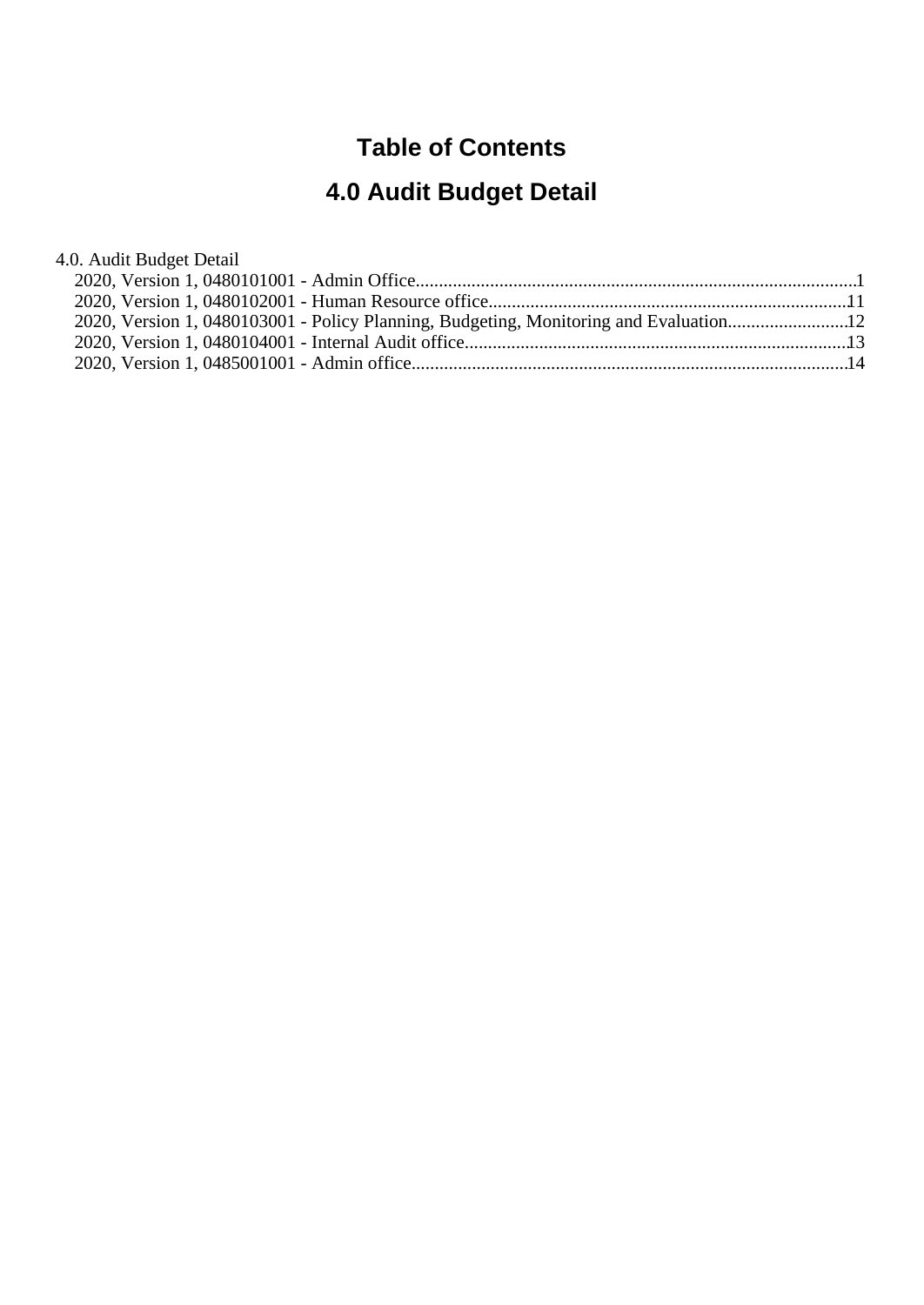<span id="page-1-0"></span>

| 0480101001 - Admin Office                                                | 431,008,006 |
|--------------------------------------------------------------------------|-------------|
| 11001 - Central GoG & CF                                                 | 9,616,954   |
| 390601 - Modernise and extend railway network                            | 8,057,011   |
| 04801 - Management and Administration                                    | 8,057,011   |
| 04801001 - General Administration                                        | 7,079,211   |
| 1719008 - Establishment of the Eastern Railway Line Company              | 2,498,000   |
| <b>Unspecified Project</b>                                               | 4,581,211   |
| 1719<br>048004 - Railways Infrastucture and Industry Development<br>008  | 2,498,000   |
| 22108 - Consultancy Expenses                                             | 2,498,000   |
| 2210801 - Local Consultants Fees                                         | 2,498,000   |
| Uns<br>048004 - Railways Infrastucture and Industry Development<br>pecif | 1,000,000   |
| 22108 - Consultancy Expenses                                             | 1,000,000   |
| 2210801 - Local Consultants Fees                                         | 1,000,000   |
| 085101 - Internal management of the organisation                         | 3,581,211   |
| 22101 - Materials and Office Consumables                                 | 110,000     |
| 2210101 - Printed Material and Stationery                                | 50,000      |
| 2210102 - Office Facilities, Supplies and Accessories                    | 40,000      |
| 2210103 - Refreshment Items                                              | 20,000      |
| 22102 - Utilities                                                        | 207,200     |
| 2210201 - Electricity charges                                            | 120,000     |
| 2210202 - Water                                                          | 7,200       |
| 2210203 - Telecommunications                                             | 48,000      |
| 2210204 - Postal Charges                                                 | 2,000       |
| 2210207 - Fire Fighting Accessories                                      | 30,000      |
| 22103 - General Cleaning                                                 | 45,600      |
| 2210301 - Cleaning Materials                                             | 12,000      |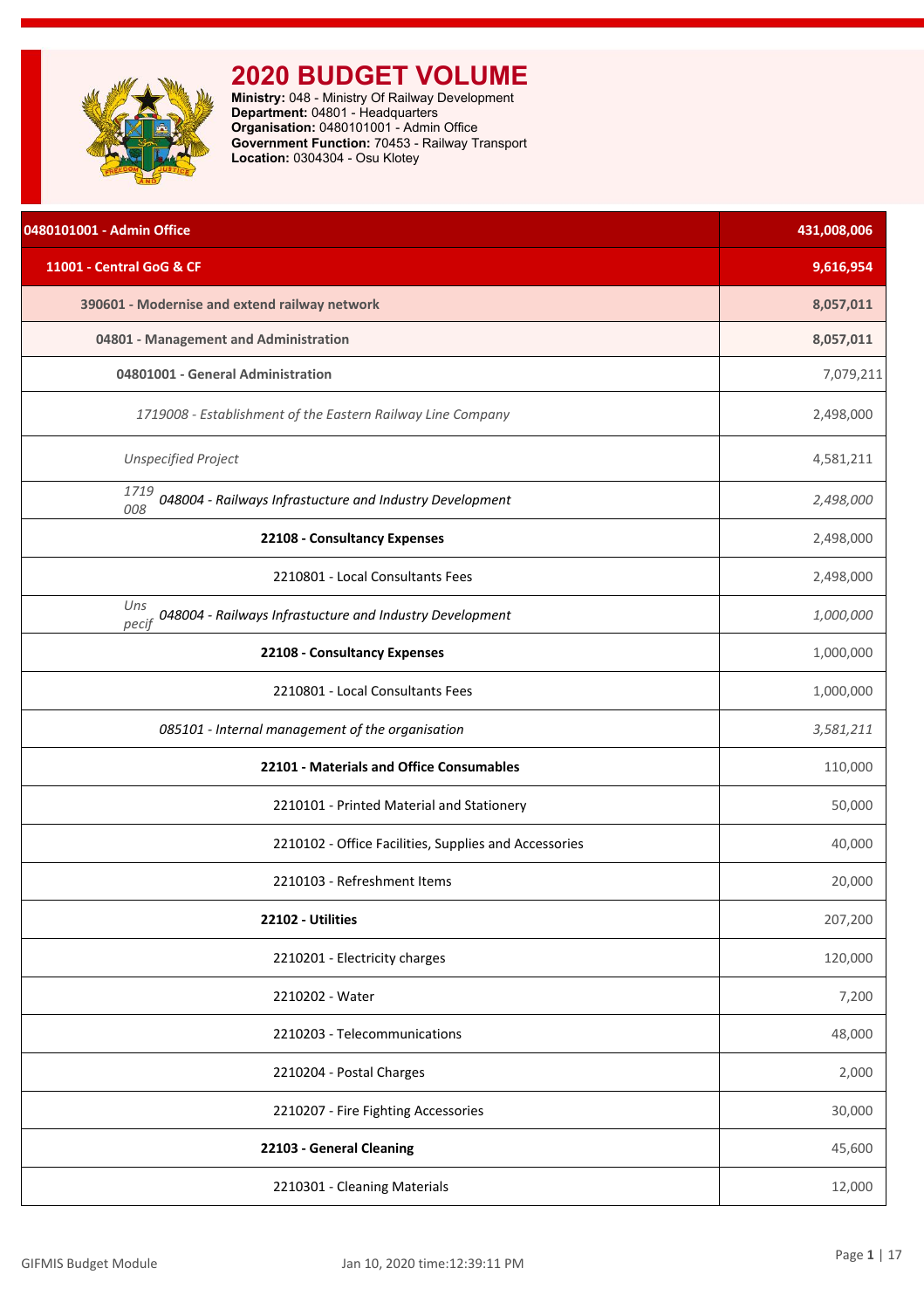

| 2210302 - Contract Cleaning Service Charges                        | 33,600    |
|--------------------------------------------------------------------|-----------|
| 22104 - Rentals/Lease                                              | 100,000   |
| 2210404 - Hotel Accommodations                                     | 100,000   |
| 22105 - Travel and Transport                                       | 1,463,827 |
| 2210502 - Maintenance and Repairs - Official Vehicles              | 60,000    |
| 2210503 - Fuel and Lubricants - Official Vehicles                  | 480,000   |
| 2210505 - Running Cost - Official Vehicles                         | 10,000    |
| 2210509 - Other Travel and Transportation                          | 10,000    |
| 2210511 - Local travel cost                                        | 40,000    |
| 2210514 - Foreign Travel- Per Diem                                 | 483,027   |
| 2210515 - Foreign Travel Cost and Expenses                         | 380,800   |
| 22106 - Repairs and Maintenance                                    | 581,000   |
| 2210603 - Repairs of Office Buildings                              | 530,000   |
| 2210604 - Maintenance of Furniture and Fixtures                    | 10,000    |
| 2210622 - Maintenance of Computer Software                         | 6,000     |
| 2210623 - Maintenance of Office Equipment                          | 35,000    |
| 22107 - Training, Seminar and Conference Cost                      | 773,584   |
| 2210702 - Seminars/Conferences/Workshops/Meetings Expenses -Foreig | 258,174   |
| 2210708 - Refreshments                                             | 150,000   |
| 2210709 - Seminars/Conferences/Workshops - Domestic                | 365,410   |
| 22108 - Consultancy Expenses                                       | 20,000    |
| 2210801 - Local Consultants Fees                                   | 20,000    |
| 22113 - Insurance Premium                                          | 280,000   |
| 2211304 - Insurance of Vehicles                                    | 280,000   |
| 04801002 - Finance                                                 | 265,940   |
| 1719013 - Outstanding indebtedness to Jenmac Company Ltd.          | 135,940   |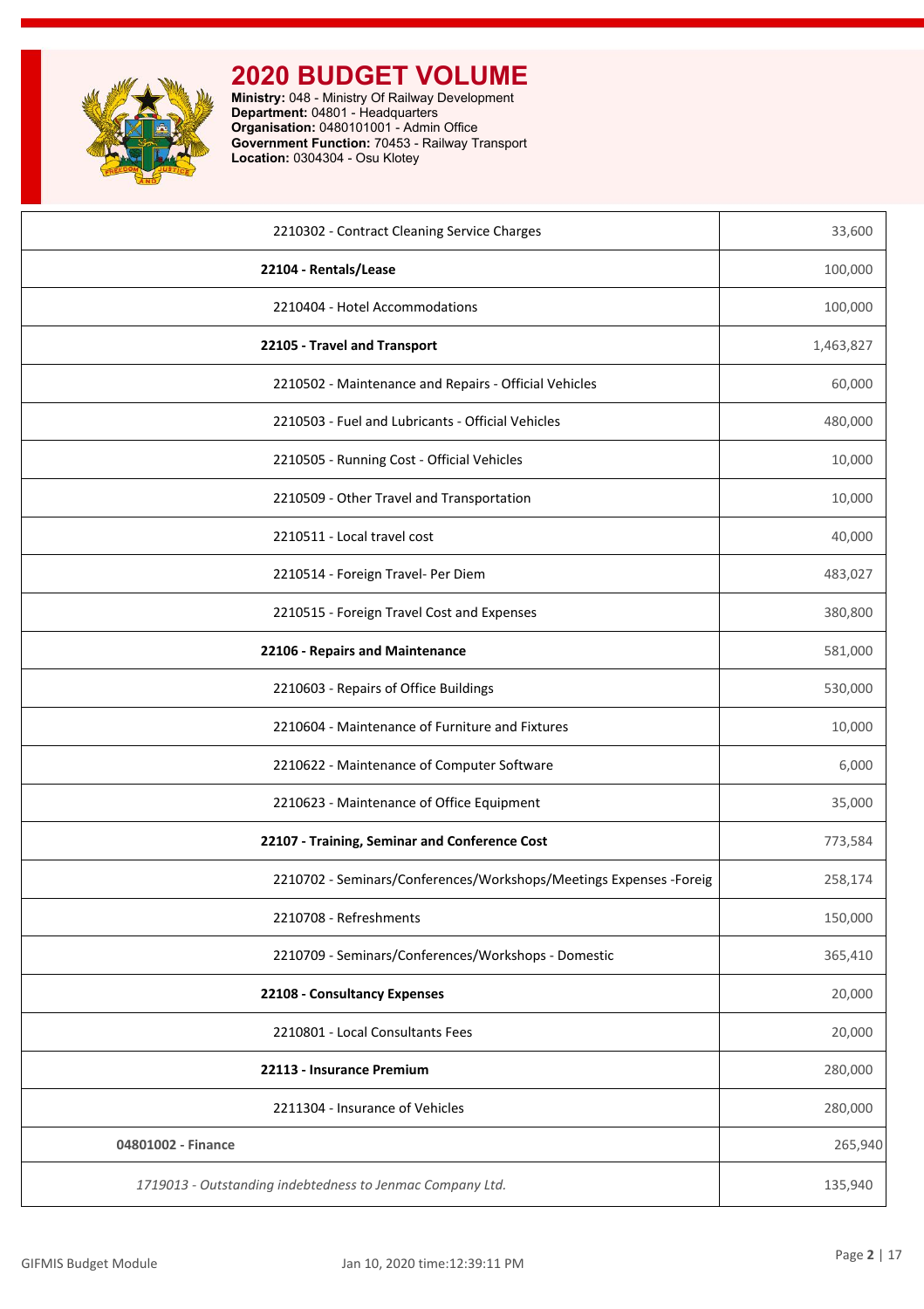

| 1719012 - Outstanding indebtedness to Plan Consult                              | 65,000  |
|---------------------------------------------------------------------------------|---------|
| <b>Unspecified Project</b>                                                      | 65,000  |
| 1719<br>048004 - Railways Infrastucture and Industry Development<br>012         | 65,000  |
| 22108 - Consultancy Expenses                                                    | 65,000  |
| 2210801 - Local Consultants Fees                                                | 65,000  |
| 1719<br>048004 - Railways Infrastucture and Industry Development<br>013         | 135,940 |
| 22108 - Consultancy Expenses                                                    | 135,940 |
| 2210801 - Local Consultants Fees                                                | 135,940 |
| Uns<br>085903 - Preparation of Financial Reports<br>pecif                       | 65,000  |
| 22105 - Travel and Transport                                                    | 20,000  |
| 2210509 - Other Travel and Transportation                                       | 10,000  |
| 2210511 - Local travel cost                                                     | 10,000  |
| 22107 - Training, Seminar and Conference Cost                                   | 45,000  |
| 2210705 - Hotel Accommodation                                                   | 5,000   |
| 2210708 - Refreshments                                                          | 10,000  |
| 2210709 - Seminars/Conferences/Workshops - Domestic                             | 30,000  |
| 04801004 - Policy, Planning, Budgeting, Monitoring and Evaluation               | 388,901 |
| 1719016 - Desgn & Reconst of Railway Statns under Associatd Infras. Devt Projct | 388,901 |
| 048004 - Railways Infrastucture and Industry Development                        | 388,901 |
| 22108 - Consultancy Expenses                                                    | 388,901 |
| 2210801 - Local Consultants Fees                                                | 388,901 |
| 04801005 - Statistics, Research, Information and Public Relation                | 322,958 |
| <b>Unspecified Project</b>                                                      | 322,958 |
| 085702 - Evaluaion and Impact Assesment Activities                              | 15,000  |
| 22105 - Travel and Transport                                                    | 15,000  |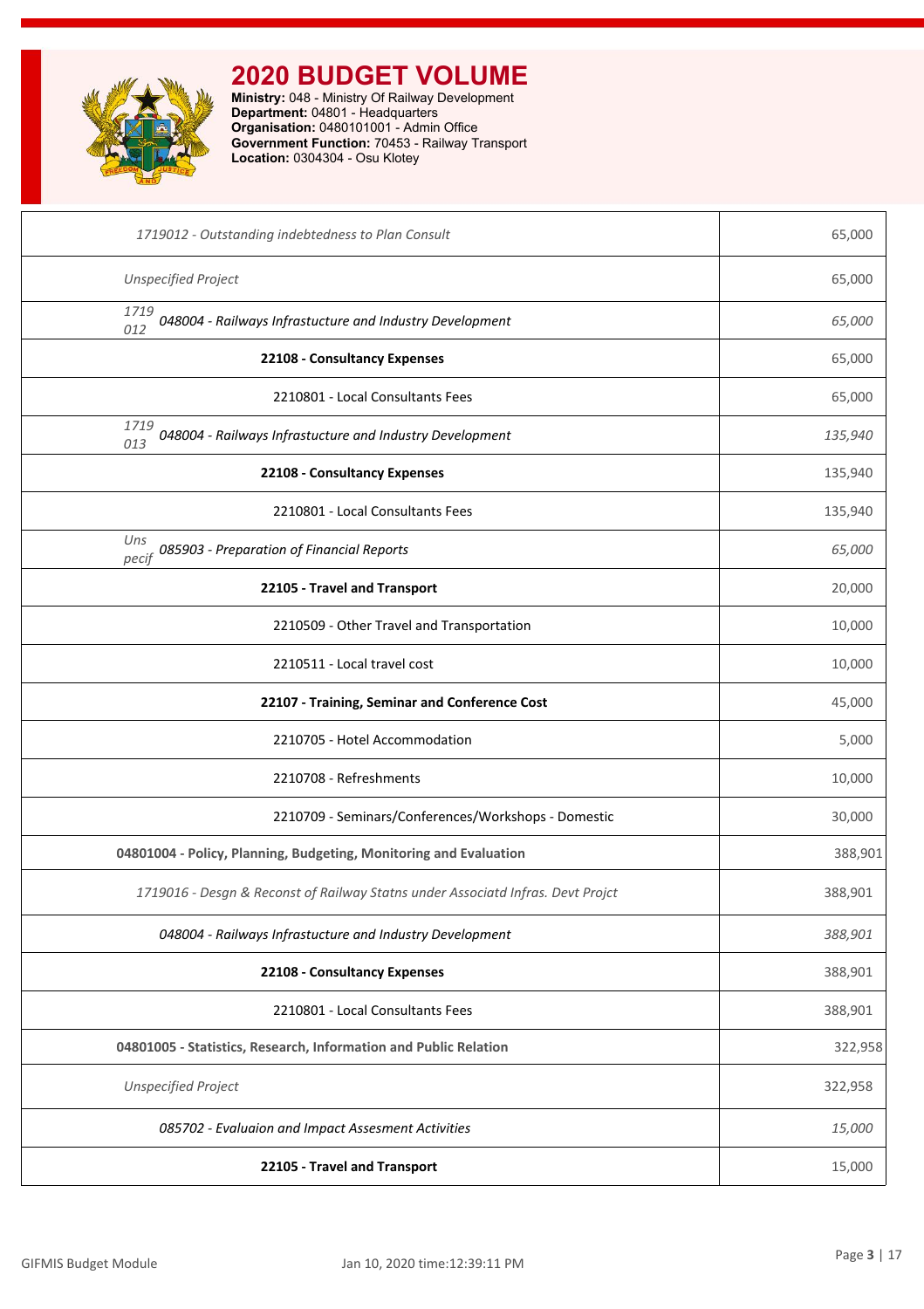

| 2210511 - Local travel cost                         | 15,000    |
|-----------------------------------------------------|-----------|
| 085801 - Research and Development                   | 38,947    |
| 22107 - Training, Seminar and Conference Cost       | 38,947    |
| 2210709 - Seminars/Conferences/Workshops - Domestic | 29,900    |
| 2210710 - Staff Development                         | 9,047     |
| 085802 - Development and Management of Database     | 19,011    |
| 22105 - Travel and Transport                        | 5,000     |
| 2210511 - Local travel cost                         | 5,000     |
| 22107 - Training, Seminar and Conference Cost       | 14,011    |
| 2210705 - Hotel Accommodation                       | 14,011    |
| 086202 - Media Relations                            | 50,000    |
| 22105 - Travel and Transport                        | 50,000    |
| 2210509 - Other Travel and Transportation           | 50,000    |
| 086203 - Information, Education and Communication   | 200,000   |
| 22105 - Travel and Transport                        | 75,000    |
| 2210511 - Local travel cost                         | 25,000    |
| 2210512 - Mileage Allowance                         | 50,000    |
| 22107 - Training, Seminar and Conference Cost       | 75,000    |
| 2210711 - Public Education and Sensitization        | 75,000    |
| 22108 - Consultancy Expenses                        | 50,000    |
| 2210801 - Local Consultants Fees                    | 50,000    |
| <b>Unspecified Policy</b>                           | 1,559,944 |
| 04801 - Management and Administration               | 1,559,944 |
| 04801001 - General Administration                   | 1,153,541 |
| <b>Unspecified Project</b>                          | 1,153,541 |
| <b>Unspecified Operations</b>                       | 1,153,541 |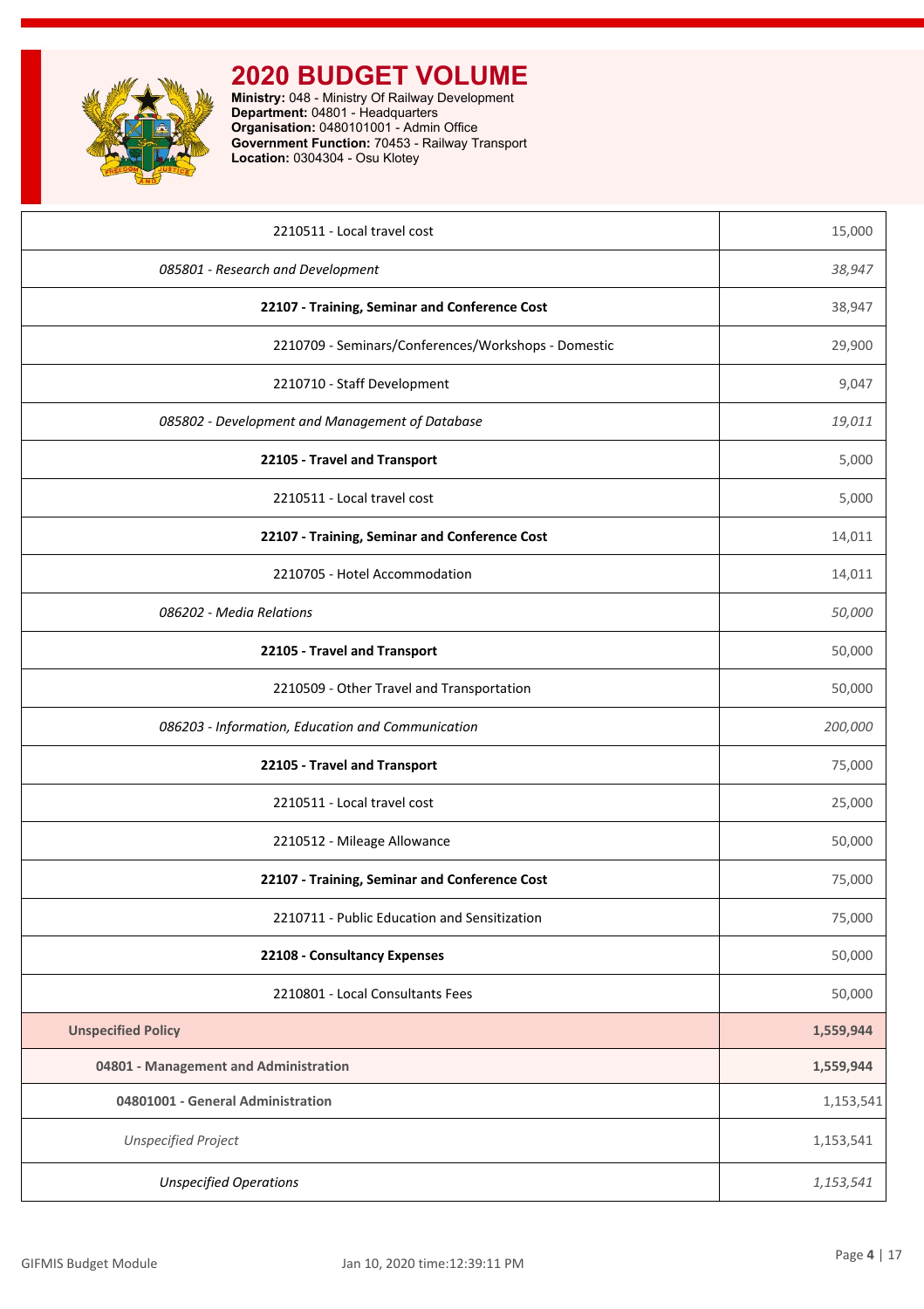

| 2111001 - Established Post                                        | 780,809 |
|-------------------------------------------------------------------|---------|
| 21111 - Non Established Post                                      | 229,347 |
| 2111104 - Recruitment                                             | 229,347 |
| 21112 - Other Allowances                                          | 143,384 |
| 2111203 - Car Maintenance Allowance                               | 9,000   |
| 2111213 - Watchman Allowance                                      | 13,752  |
| 2111227 - Clothing Allowance                                      | 11,232  |
| 2111233 - Entertainment Allowance                                 | 11,232  |
| 2111234 - Fuel Allowance                                          | 44,129  |
| 2111236 - Housing Subsidy/Allowance                               | 15,840  |
| 2111245 - Domestic Servants Allowance                             | 25,239  |
| 2111247 - Utility Allowance                                       | 12,960  |
| 04801002 - Finance                                                | 65,390  |
| <b>Unspecified Project</b>                                        | 65,390  |
| <b>Unspecified Operations</b>                                     | 65,390  |
| 2111001 - Established Post                                        | 65,390  |
| 04801003 - Human Resource Development                             | 112,231 |
| <b>Unspecified Project</b>                                        | 112,231 |
| <b>Unspecified Operations</b>                                     | 112,231 |
| 2111001 - Established Post                                        | 112,231 |
| 04801004 - Policy, Planning, Budgeting, Monitoring and Evaluation | 98,231  |
| <b>Unspecified Project</b>                                        | 98,231  |
| <b>Unspecified Operations</b>                                     | 98,231  |
| 2111001 - Established Post                                        | 98,231  |
| 04801005 - Statistics, Research, Information and Public Relation  | 130,551 |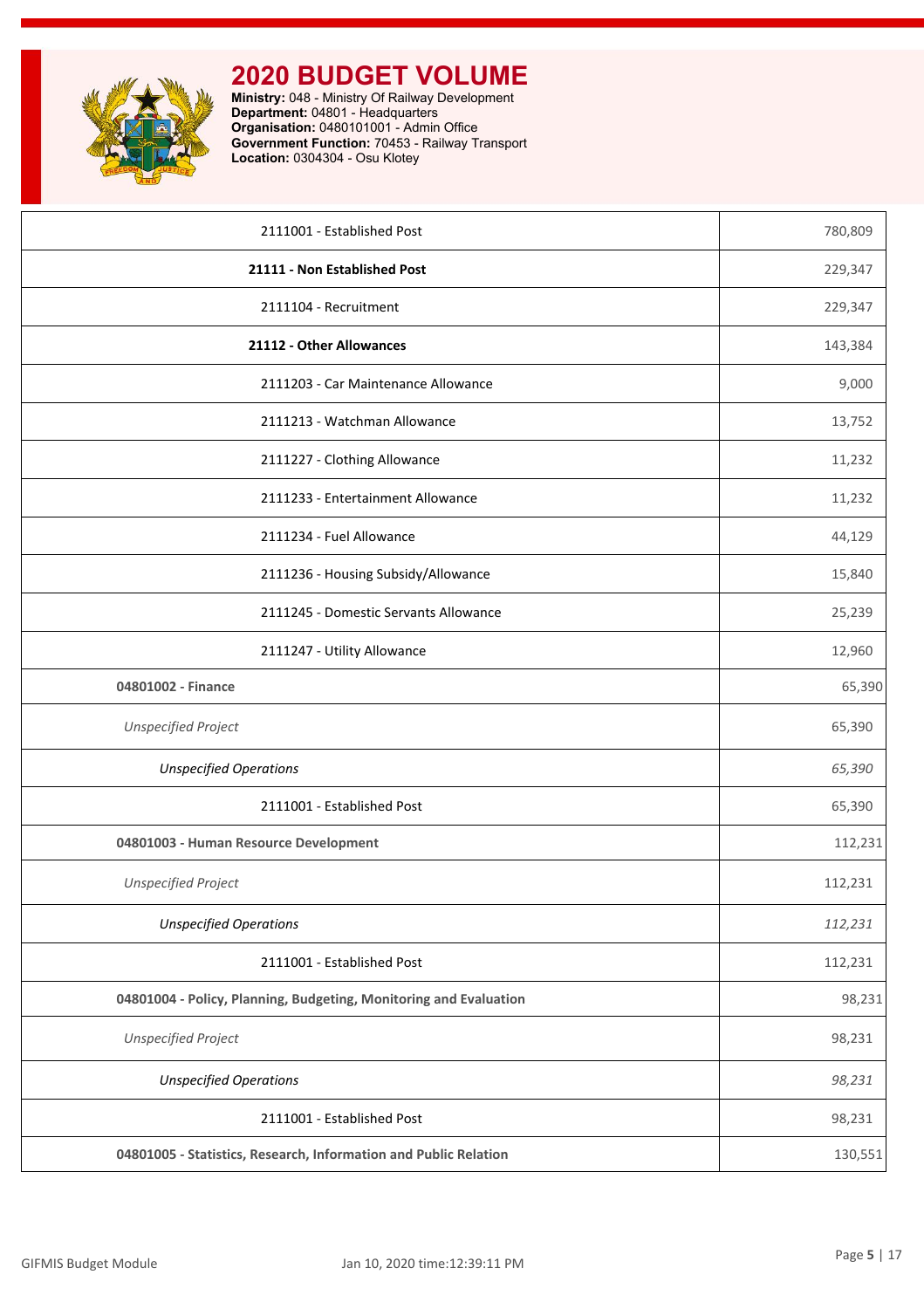

| <b>Unspecified Project</b>                                                   | 130,551     |
|------------------------------------------------------------------------------|-------------|
| <b>Unspecified Operations</b>                                                | 130,551     |
| 2111001 - Established Post                                                   | 130,551     |
| 13915 - Export-Import Bank Of India                                          | 308,809,800 |
| 390601 - Modernise and extend railway network                                | 308,809,800 |
| 04802 - Railway Development and Services                                     | 308,809,800 |
| 04802001 - Railway Infrastructure and Development                            | 308,809,800 |
| 1716001 - Const. of Single standard gauge rail line, Tema-Mpakadan(Akosombo) | 308,809,800 |
| 048004 - Railways Infrastucture and Industry Development                     | 308,809,800 |
| 31113 - Other structures                                                     | 308,809,800 |
| 3111366 - WIP-Railway Lines                                                  | 308,809,800 |
| 14002 - Consolidated-Annual Budget Funding Amount-ABFA                       | 112,581,252 |
| 390601 - Modernise and extend railway network                                | 112,581,252 |
| 04801 - Management and Administration                                        | 70,946,230  |
| 04801001 - General Administration                                            | 7,297,658   |
| 1719017 - Office Refurbishment/Maintenance                                   | 970,528     |
| 1719019 - Establishment of Railway Infrastructure Company                    | 1,941,056   |
| 1719008 - Establishment of the Eastern Railway Line Company                  | 2,290,090   |
| 1719020 - Furnishing of Railway Training School                              | 2,095,984   |
| 1719<br>048004 - Railways Infrastucture and Industry Development<br>008      | 2,290,090   |
| 31113 - Other structures                                                     | 2,290,090   |
| 3111366 - WIP-Railway Lines                                                  | 2,290,090   |
| 1719<br>085101 - Internal management of the organisation<br>017              | 970,528     |
| 31112 - Nonresidential buildings                                             | 970,528     |
| 3111204 - Office Buildings                                                   | 970,528     |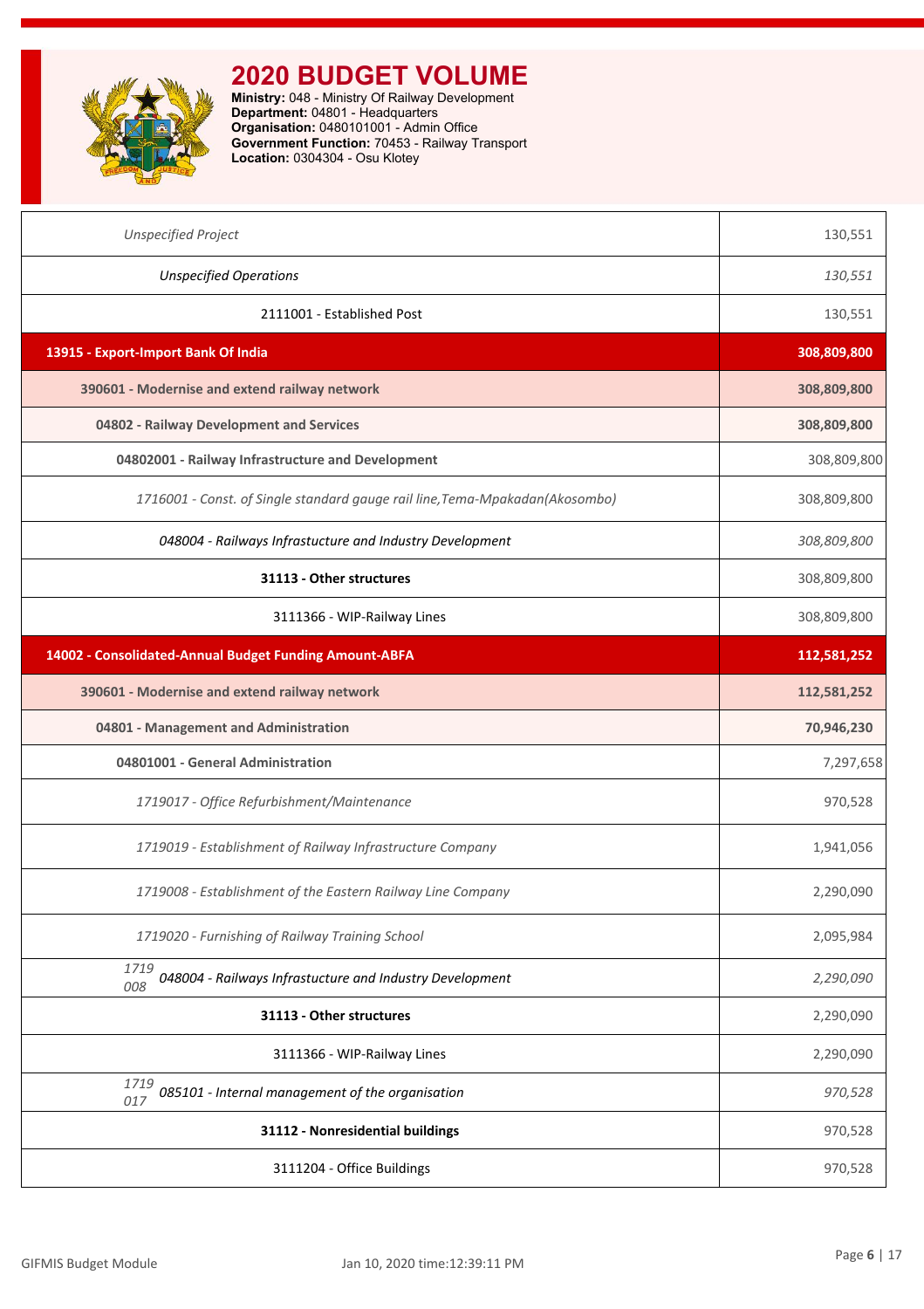

| 1719<br>048004 - Railways Infrastucture and Industry Development<br>019           | 1,941,056  |
|-----------------------------------------------------------------------------------|------------|
| 31113 - Other structures                                                          | 1,941,056  |
| 3111366 - WIP-Railway Lines                                                       | 1,941,056  |
| 1719<br>048001 - Maintenance and Rehabilitation of Rail Infrastructure<br>020     | 2,095,984  |
| 31113 - Other structures                                                          | 2,095,984  |
| 3111366 - WIP-Railway Lines                                                       | 2,095,984  |
| 04801002 - Finance                                                                | 195,018    |
| 1719013 - Outstanding indebtedness to Jenmac Company Ltd.                         | 131,934    |
| 1719012 - Outstanding indebtedness to Plan Consult                                | 63,084     |
| 048004 - Railways Infrastucture and Industry Development                          | 63,084     |
| 31113 - Other structures                                                          | 63,084     |
| 3111366 - WIP-Railway Lines                                                       | 63,084     |
| 1719<br>048004 - Railways Infrastucture and Industry Development<br>013           | 131,934    |
| 31113 - Other structures                                                          | 131,934    |
| 3111366 - WIP-Railway Lines                                                       | 131,934    |
| 04801003 - Human Resource Development                                             | 1,164,634  |
| 1719014 - Local Consultancy Fees                                                  | 1,164,634  |
| 048004 - Railways Infrastucture and Industry Development                          | 1,164,634  |
| 31113 - Other structures                                                          | 1,164,634  |
| 3111366 - WIP-Railway Lines                                                       | 1,164,634  |
| 04801004 - Policy, Planning, Budgeting, Monitoring and Evaluation                 | 62,288,921 |
| 1806915 - 60,000 pieces of Wooden Sleepers for Accra-Nsawam, Rehab Accra-Tema     | 1,036,026  |
| 1806905 - Cnslt'y Services for the Design of Accra Railway Station                | 377,439    |
| 1807006 - Cnslt'y servz for Dev't of rail line, Aflao - Elubo (Trans-ECOWAS Line) | 4,852,640  |
| 1806903 - Cnslt'y servz-Feas. Studies for Dev't of Rail Line from K'si to Paga    | 3,108,478  |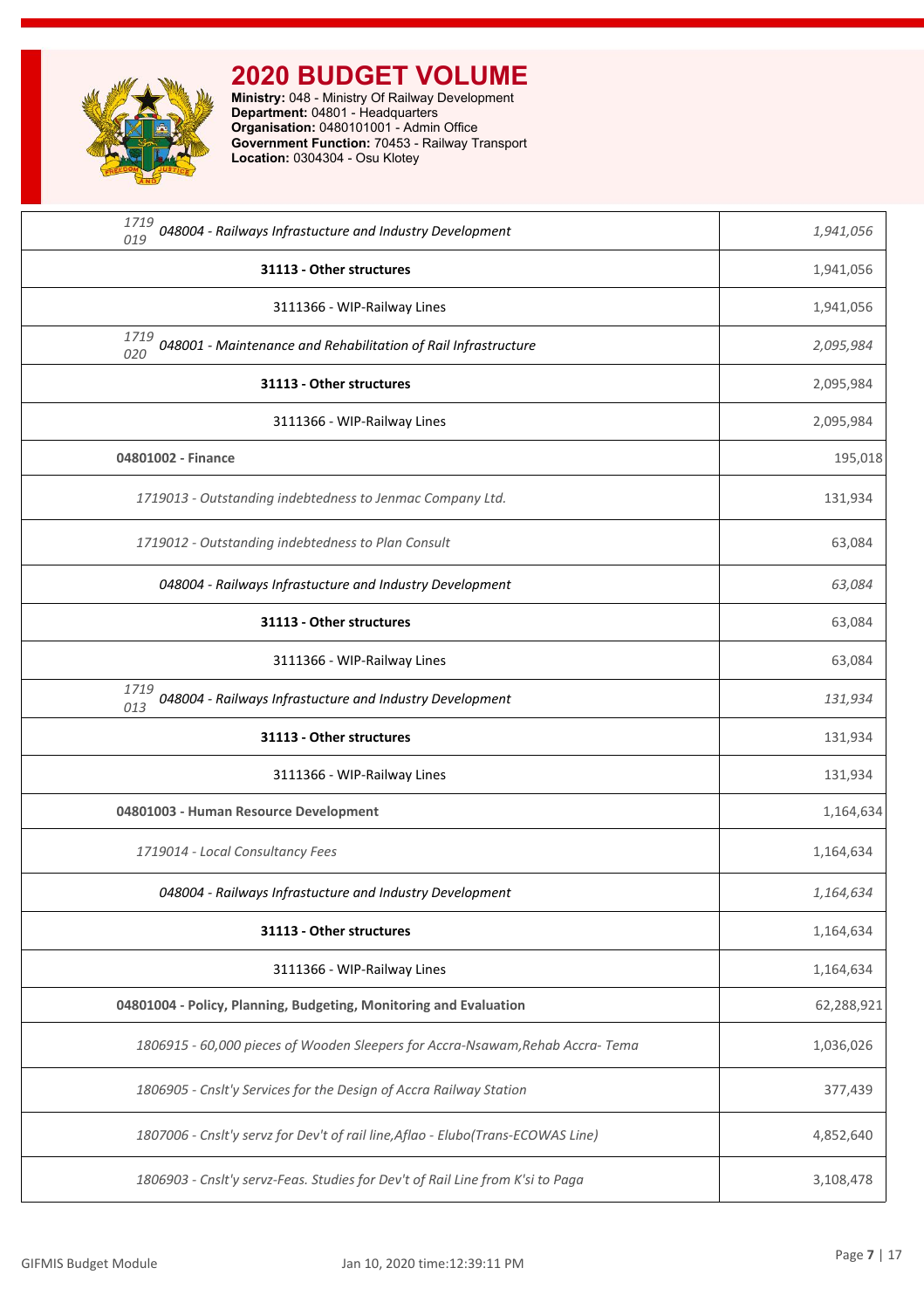

| 1807005 - Cnslt'y servzthe Re-development of the Railway Line-Kotoku-Huni Valley | 1,936,546  |
|----------------------------------------------------------------------------------|------------|
| 1719016 - Desgn & Reconst of Railway Statns under Associatd Infras. Devt Projct  | 16,498,977 |
| 1707002 - Rehab of the Accra - Nsawam Railway Line                               | 1,461,026  |
| 1707001 - Rehab of the Kojokrom - Tarkwa Railway Line                            | 2,154,998  |
| 1719018 - Rehabilitation of Location Workshop Complex (Workshop 3)               | 2,911,584  |
| 1719015 - Rehabilitation of Nsawam-Koforidua narrow gauge railway line           | 9,705,280  |
| 1807010 - T A servz for Dev't of Ghana-Burkina Faso Railway Project on BoT basis | 7,764,224  |
| 1807007 - TA servz for Dev't of a Metro/Light Rail Transit Sys in K'si           | 5,143,799  |
| 1807009 - TA servz for Dev't of Metro/Light Rail Transit Sys in Acc              | 5,337,904  |
| 1707<br>048001 - Maintenance and Rehabilitation of Rail Infrastructure<br>001    | 2,154,998  |
| 31113 - Other structures                                                         | 2,154,998  |
| 3111366 - WIP-Railway Lines                                                      | 2,154,998  |
| 1707<br>048001 - Maintenance and Rehabilitation of Rail Infrastructure<br>002    | 1,461,026  |
| 31113 - Other structures                                                         | 1,461,026  |
| 3111366 - WIP-Railway Lines                                                      | 1,461,026  |
| 1719<br>048001 - Maintenance and Rehabilitation of Rail Infrastructure<br>015    | 9,705,280  |
| 31113 - Other structures                                                         | 9,705,280  |
| 3111366 - WIP-Railway Lines                                                      | 9,705,280  |
| 1719<br>048004 - Railways Infrastucture and Industry Development<br>016          | 16,498,977 |
| 31113 - Other structures                                                         | 16,498,977 |
| 3111366 - WIP-Railway Lines                                                      | 16,498,977 |
| 1719<br>048001 - Maintenance and Rehabilitation of Rail Infrastructure<br>018    | 2,911,584  |
| 31113 - Other structures                                                         | 2,911,584  |
| 3111366 - WIP-Railway Lines                                                      | 2,911,584  |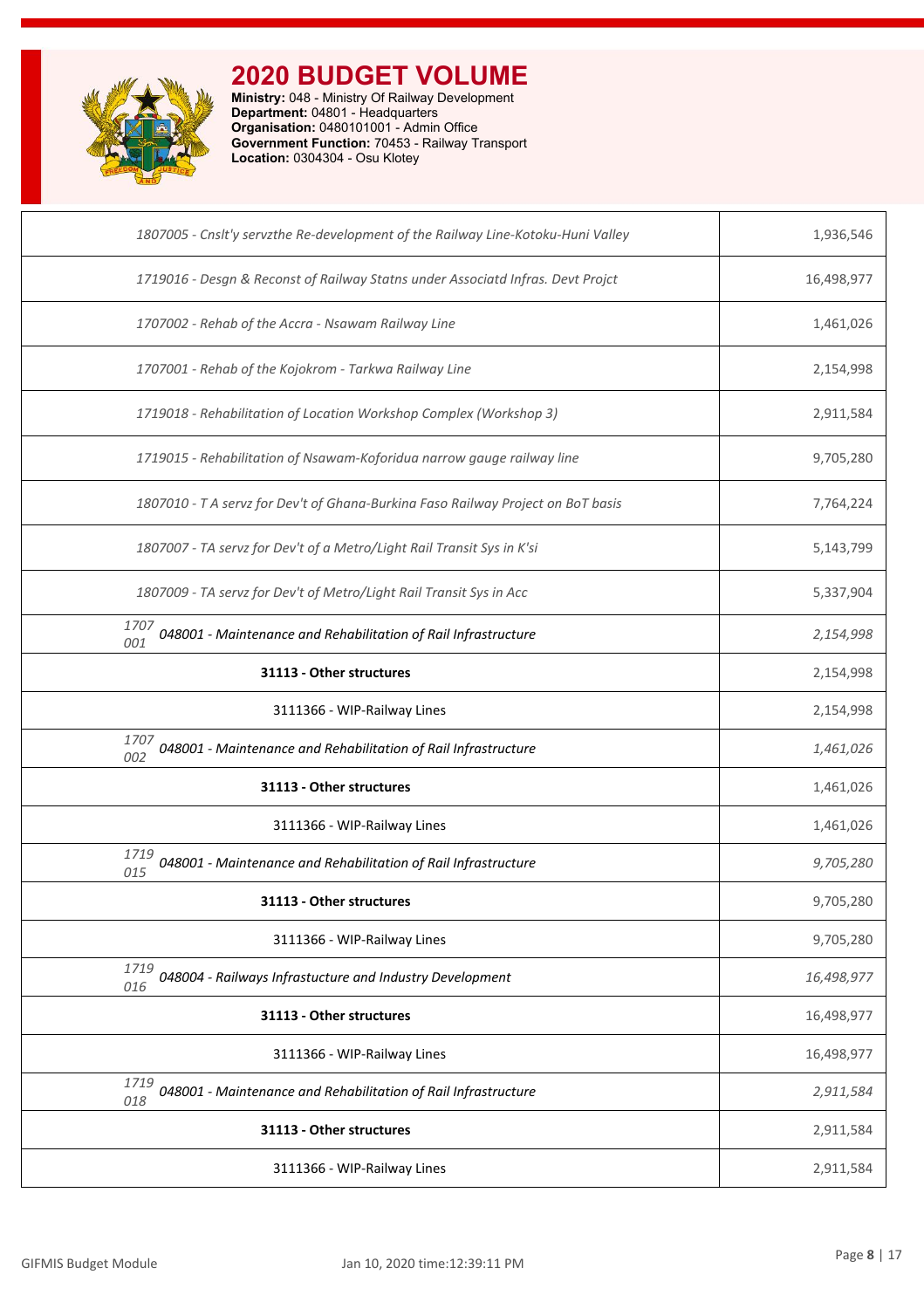

| 1806<br>048004 - Railways Infrastucture and Industry Development<br>903       | 3,108,478  |
|-------------------------------------------------------------------------------|------------|
| 31113 - Other structures                                                      | 3,108,478  |
| 3111366 - WIP-Railway Lines                                                   | 3,108,478  |
| 1806<br>048004 - Railways Infrastucture and Industry Development<br>905       | 377,439    |
| 31113 - Other structures                                                      | 377,439    |
| 3111366 - WIP-Railway Lines                                                   | 377,439    |
| 1806<br>048001 - Maintenance and Rehabilitation of Rail Infrastructure<br>915 | 1,036,026  |
| 31113 - Other structures                                                      | 1,036,026  |
| 3111366 - WIP-Railway Lines                                                   | 1,036,026  |
| 1807<br>048004 - Railways Infrastucture and Industry Development<br>005       | 1,936,546  |
| 31113 - Other structures                                                      | 1,936,546  |
| 3111366 - WIP-Railway Lines                                                   | 1,936,546  |
| 1807<br>048004 - Railways Infrastucture and Industry Development<br>006       | 4,852,640  |
| 31113 - Other structures                                                      | 4,852,640  |
| 3111366 - WIP-Railway Lines                                                   | 4,852,640  |
| 1807<br>048004 - Railways Infrastucture and Industry Development<br>007       | 5,143,799  |
| 31113 - Other structures                                                      | 5,143,799  |
| 3111366 - WIP-Railway Lines                                                   | 5,143,799  |
| 1807<br>048004 - Railways Infrastucture and Industry Development<br>009       | 5,337,904  |
| 31113 - Other structures                                                      | 5,337,904  |
| 3111366 - WIP-Railway Lines                                                   | 5,337,904  |
| 1807<br>048004 - Railways Infrastucture and Industry Development<br>010       | 7,764,224  |
| 31113 - Other structures                                                      | 7,764,224  |
| 3111366 - WIP-Railway Lines                                                   | 7,764,224  |
| 04802 - Railway Development and Services                                      | 41,635,022 |
| 04802001 - Railway Infrastructure and Development                             | 41,635,022 |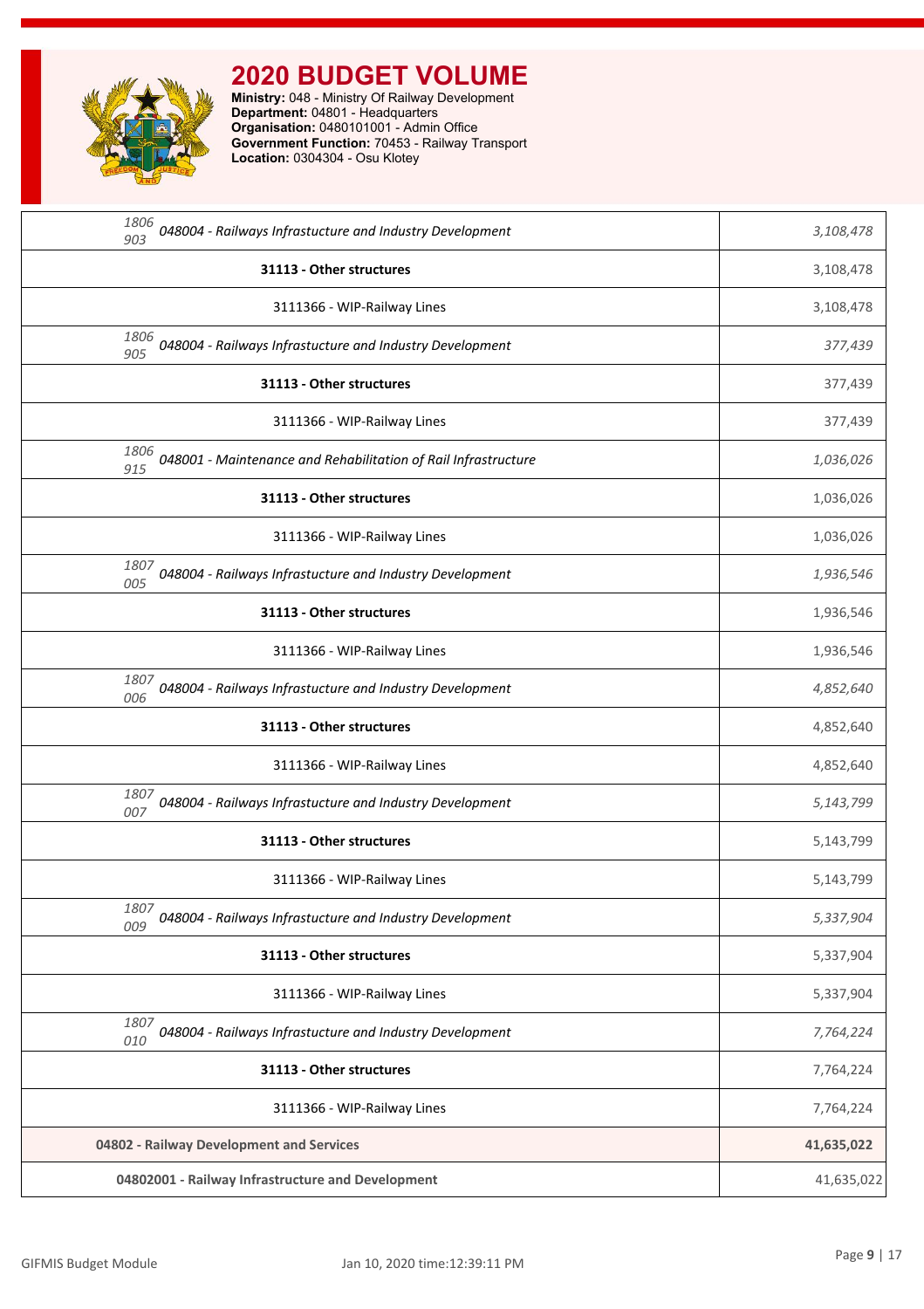

| 1307001 - Cnslt'y Services for the Review of the Railway Master Plan 2013       | 4,949,062  |
|---------------------------------------------------------------------------------|------------|
| 1807001 - Const of standard gauge railway line from Kojokrom - Eshiem (5km)     | 3,882,112  |
| 1807002 - Const. of standard gauge rail from Eshiem - Manso Railway Line (17km) | 24,263,201 |
| 1706901 - Final Design for Western Railway Line (Ph 2)                          | 3,882,112  |
| 1806916 - Supervision of the Western Line construction (Phase 3)                | 4,658,535  |
| 1307<br>048004 - Railways Infrastucture and Industry Development<br>001         | 4,949,062  |
| 31113 - Other structures                                                        | 4,949,062  |
| 3111366 - WIP-Railway Lines                                                     | 4,949,062  |
| 1706<br>048002 - Construction-Western Corridor Rail Project activities<br>901   | 3,882,112  |
| 31113 - Other structures                                                        | 3,882,112  |
| 3111366 - WIP-Railway Lines                                                     | 3,882,112  |
| 1806<br>048002 - Construction-Western Corridor Rail Project activities<br>916   | 4,658,535  |
| 31113 - Other structures                                                        | 4,658,535  |
| 3111366 - WIP-Railway Lines                                                     | 4,658,535  |
| 1807<br>048002 - Construction-Western Corridor Rail Project activities<br>001   | 3,882,112  |
| 31113 - Other structures                                                        | 3,882,112  |
| 3111366 - WIP-Railway Lines                                                     | 3,882,112  |
| 1807<br>048002 - Construction-Western Corridor Rail Project activities<br>002   | 24,263,201 |
| 31113 - Other structures                                                        | 24,263,201 |
| 3111366 - WIP-Railway Lines                                                     | 24,263,201 |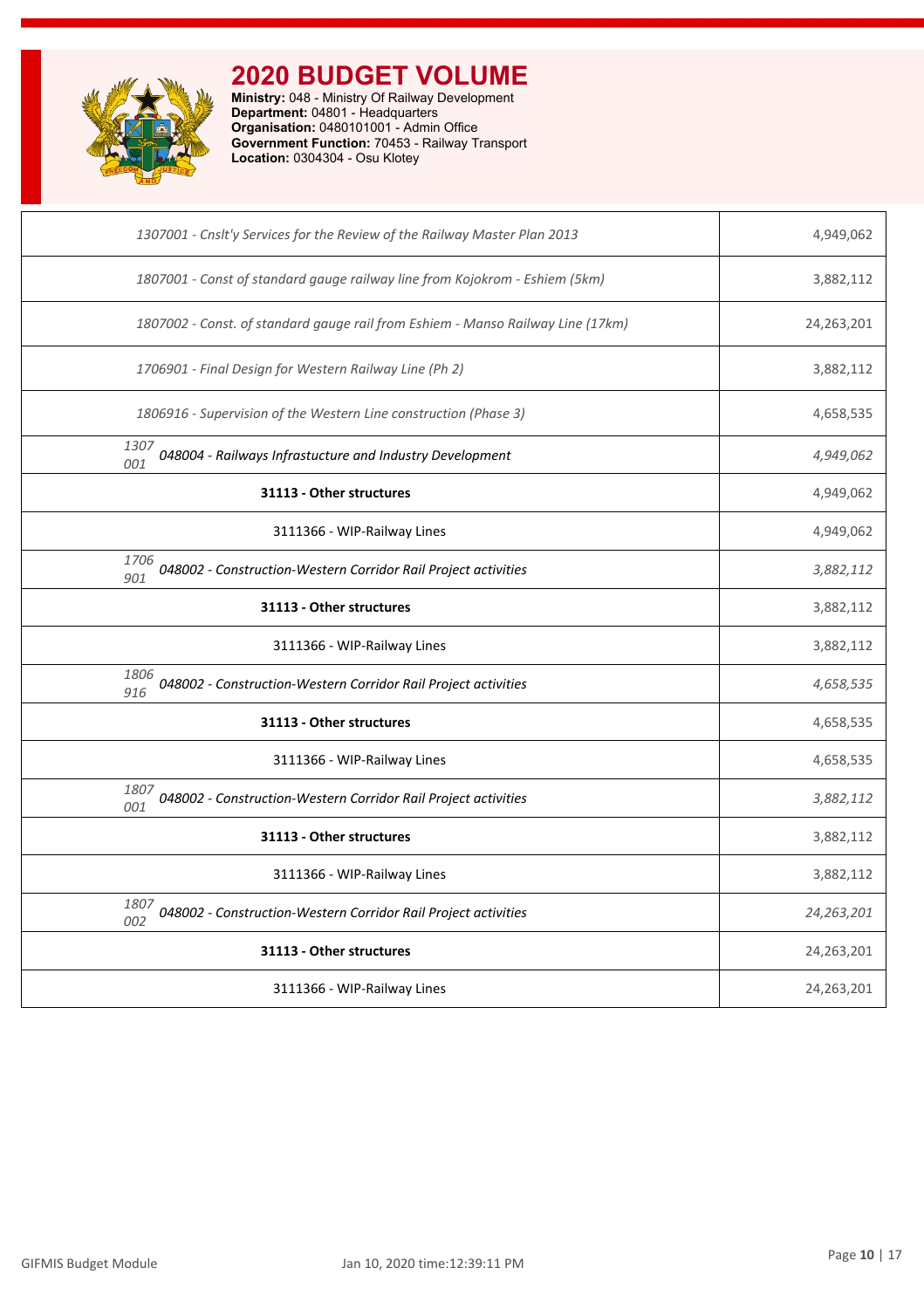<span id="page-11-0"></span>

| 0480102001 - Human Resource office              | 193,848 |
|-------------------------------------------------|---------|
| 11001 - Central GoG & CF                        | 193,848 |
| 390601 - Modernise and extend railway network   | 193,848 |
| 04801 - Management and Administration           | 193,848 |
| 04801003 - Human Resource Development           | 193,848 |
| <b>Unspecified Project</b>                      | 193,848 |
| 085203 - Scheme of Service                      | 20,000  |
| 22107 - Training, Seminar and Conference Cost   | 20,000  |
| 2210703 - Examination Fees and Expenses         | 20,000  |
| 085204 - Recruitment, Placement and Promotions  | 20,000  |
| 22107 - Training, Seminar and Conference Cost   | 20,000  |
| 2210707 - Recruitment Expenses                  | 20,000  |
| 085205 - Personnel and Staff Management         | 73,848  |
| 22107 - Training, Seminar and Conference Cost   | 73,848  |
| 2210709 - Seminars/Conferences/Workshops - Dome | 50,000  |
| 2210710 - Staff Development                     | 23,848  |
| 085206 - Manpower Skills Development            | 80,000  |
| 22107 - Training, Seminar and Conference Cost   | 80,000  |
| 2210709 - Seminars/Conferences/Workshops - Dome | 80,000  |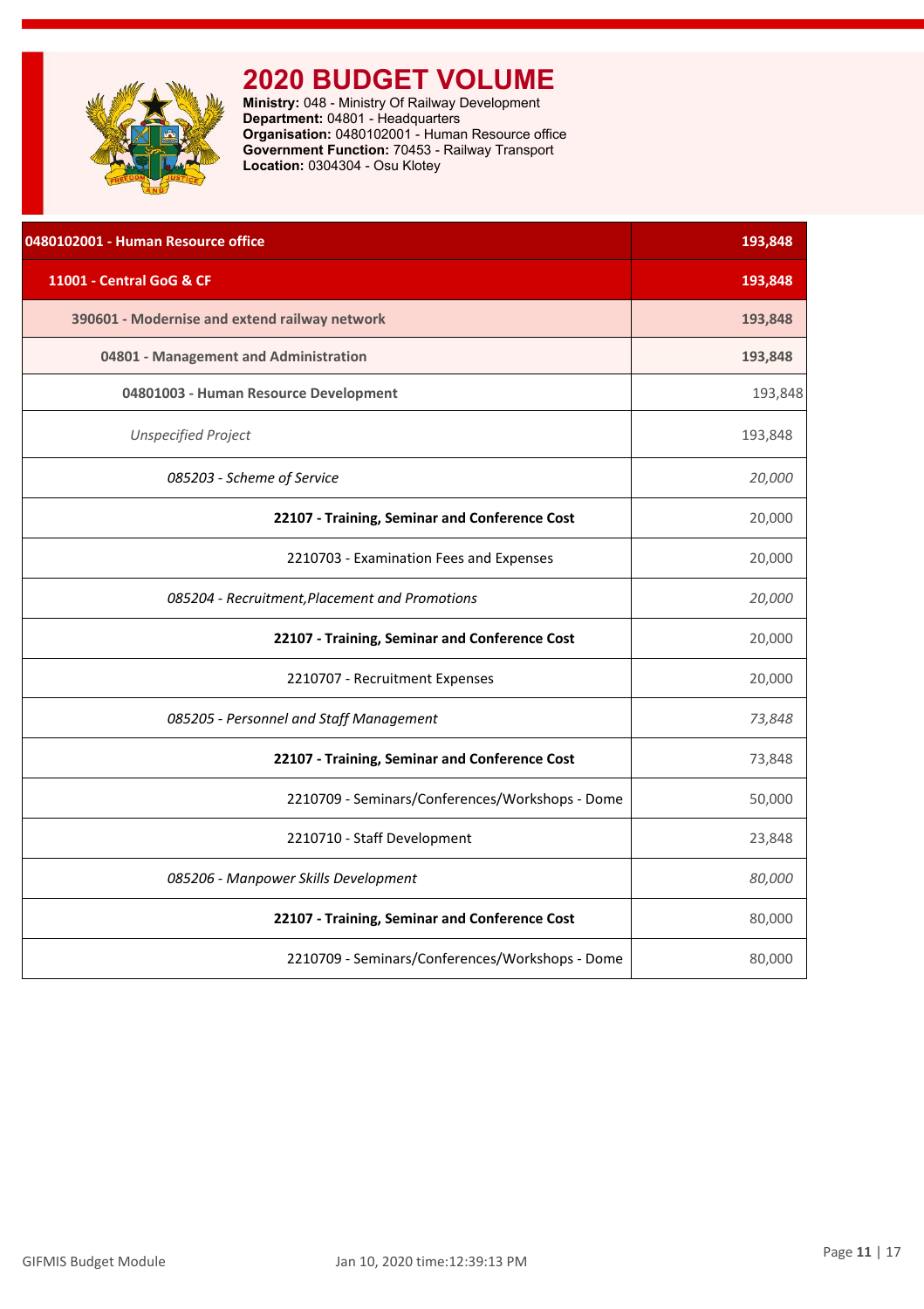<span id="page-12-0"></span>

**Ministry:** 048 - Ministry Of Railway Development **Department:** 04801 - Headquarters **Organisation:** 0480103001 - Policy Planning, Budgeting, Monitoring and Evaluation **Government Function:** 70453 - Railway Transport **Location:** 0304304 - Osu Klotey

| 0480103001 - Policy Planning, Budgeting, Monitoring and Evaluation | 145,000 |
|--------------------------------------------------------------------|---------|
| 11001 - Central GoG & CF                                           | 145,000 |
| 390601 - Modernise and extend railway network                      | 145,000 |
| 04801 - Management and Administration                              | 145,000 |
| 04801004 - Policy, Planning, Budgeting, Monitoring and Evaluation  | 145,000 |
| <b>Unspecified Project</b>                                         | 145,000 |
| 085301 - Budget Preparation                                        | 120,000 |
| 22105 - Travel and Transport                                       | 45,000  |
| 2210509 - Other Travel and Transportation                          | 10,000  |
| 2210511 - Local travel cost                                        | 35,000  |
| 22107 - Training, Seminar and Conference Cost                      | 75,000  |
| 2210705 - Hotel Accommodation                                      | 40,000  |
| 2210709 - Seminars/Conferences/Workshops - Dome                    | 35,000  |
| 085302 - Budget Performance Reporting                              | 5,000   |
| 22107 - Training, Seminar and Conference Cost                      | 5,000   |
| 2210705 - Hotel Accommodation                                      | 5,000   |
| 085603 - Policies and Programme Review Activities                  | 20,000  |
| 22107 - Training, Seminar and Conference Cost                      | 20,000  |
| 2210708 - Refreshments                                             | 5,000   |
| 2210709 - Seminars/Conferences/Workshops - Dome                    | 15,000  |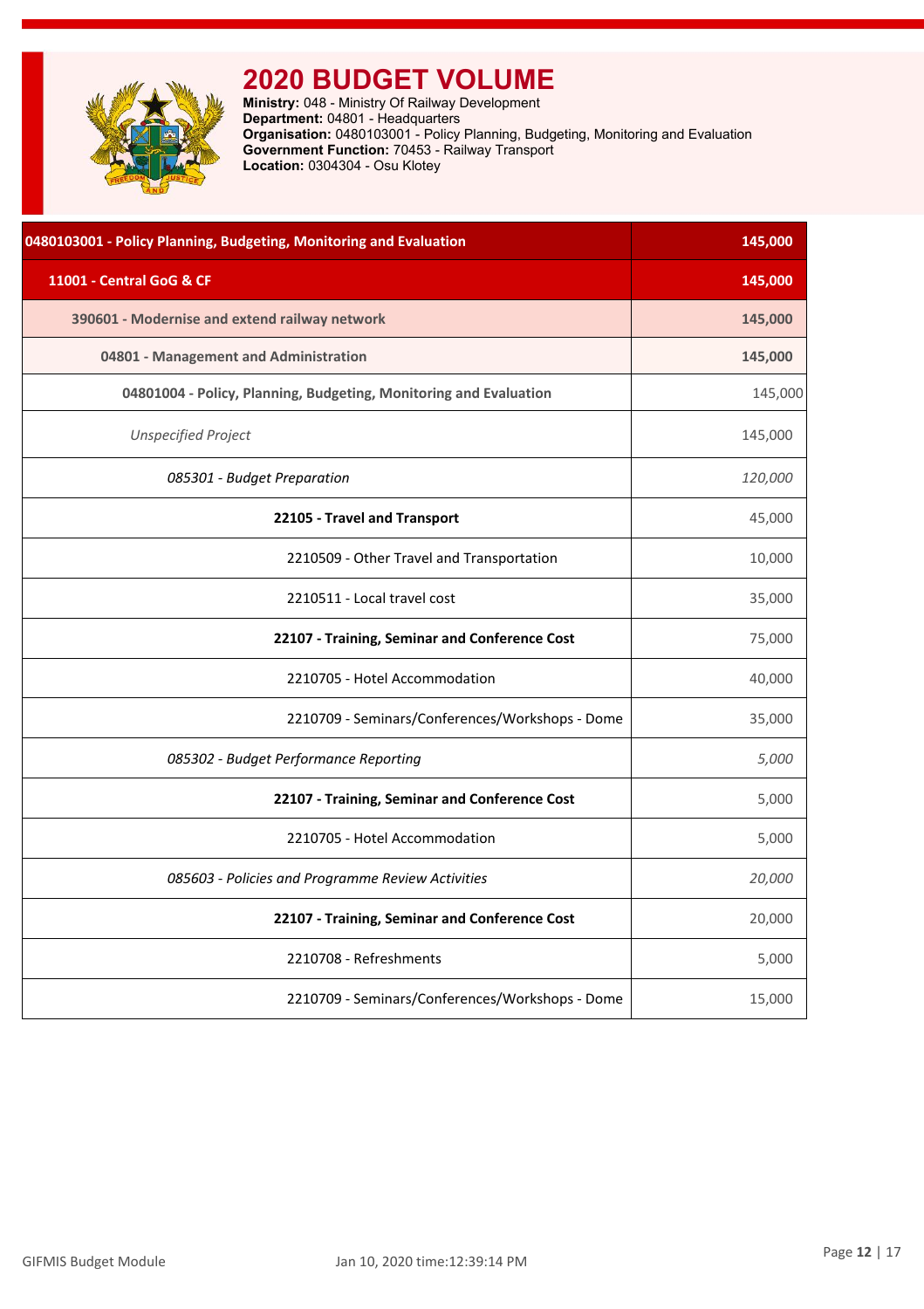<span id="page-13-0"></span>

| 0480104001 - Internal Audit office            | 40,000 |
|-----------------------------------------------|--------|
| 11001 - Central GoG & CF                      | 40,000 |
| 390601 - Modernise and extend railway network | 40,000 |
| 04801 - Management and Administration         | 40,000 |
| 04801001 - General Administration             | 40,000 |
| Unspecified Project                           | 40,000 |
| 085501 - Internal Audit Operations            | 40,000 |
| 22105 - Travel and Transport                  | 40,000 |
| 2210509 - Other Travel and Transport          | 10,000 |
| 2210511 - Local travel cost                   | 10,000 |
| 2210513 - Local Hotel Accommodatio            | 20,000 |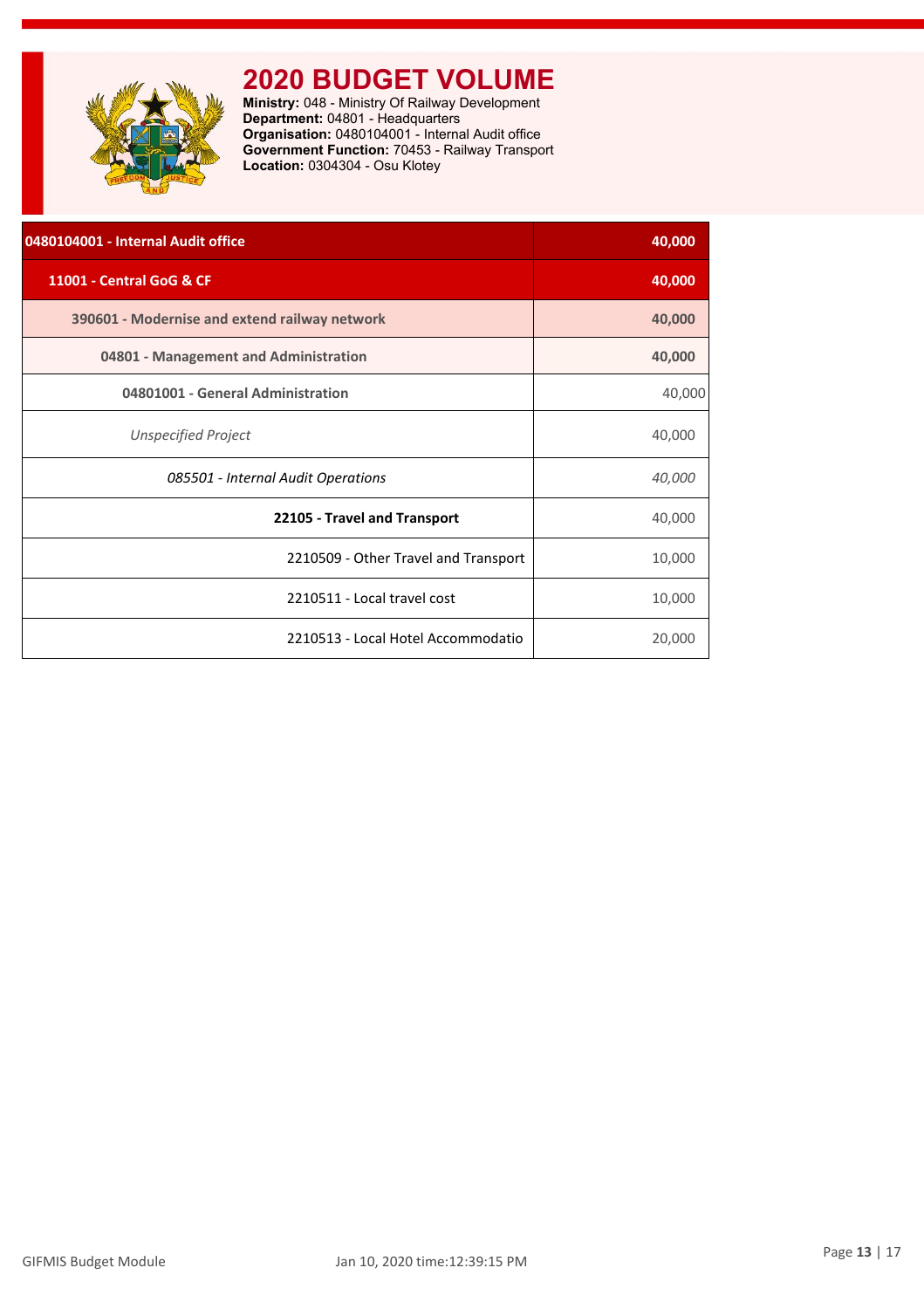<span id="page-14-0"></span>

| 0485001001 - Admin office                             | 3,781,071 |
|-------------------------------------------------------|-----------|
| 11001 - Central GoG & CF                              | 2,590,790 |
| 390601 - Modernise and extend railway network         | 390,790   |
| 04802 - Railway Development and Services              | 390,790   |
| 04802001 - Railway Infrastructure and Development     | 390,790   |
| <b>Unspecified Project</b>                            | 390,790   |
| 085101 - Internal management of the organisation      | 380,790   |
| 22101 - Materials and Office Consumables              | 10,790    |
| 2210101 - Printed Material and Stationery             | 10,790    |
| 22105 - Travel and Transport                          | 170,000   |
| 2210502 - Maintenance and Repairs - Official Vehicles | 30,000    |
| 2210503 - Fuel and Lubricants - Official Vehicles     | 130,000   |
| 2210509 - Other Travel and Transportation             | 10,000    |
| 22106 - Repairs and Maintenance                       | 70,000    |
| 2210603 - Repairs of Office Buildings                 | 50,000    |
| 2210605 - Maintenance of Machinery and Plant          | 10,000    |
| 2210606 - Maintenance of General Equipment            | 10,000    |
| 22107 - Training, Seminar and Conference Cost         | 100,000   |
| 2210709 - Seminars/Conferences/Workshops - Dome       | 50,000    |
| 2210711 - Public Education and Sensitization          | 50,000    |
| 22108 - Consultancy Expenses                          | 30,000    |
| 2210801 - Local Consultants Fees                      | 30,000    |
| 086202 - Media Relations                              | 10,000    |
| 22105 - Travel and Transport                          | 10,000    |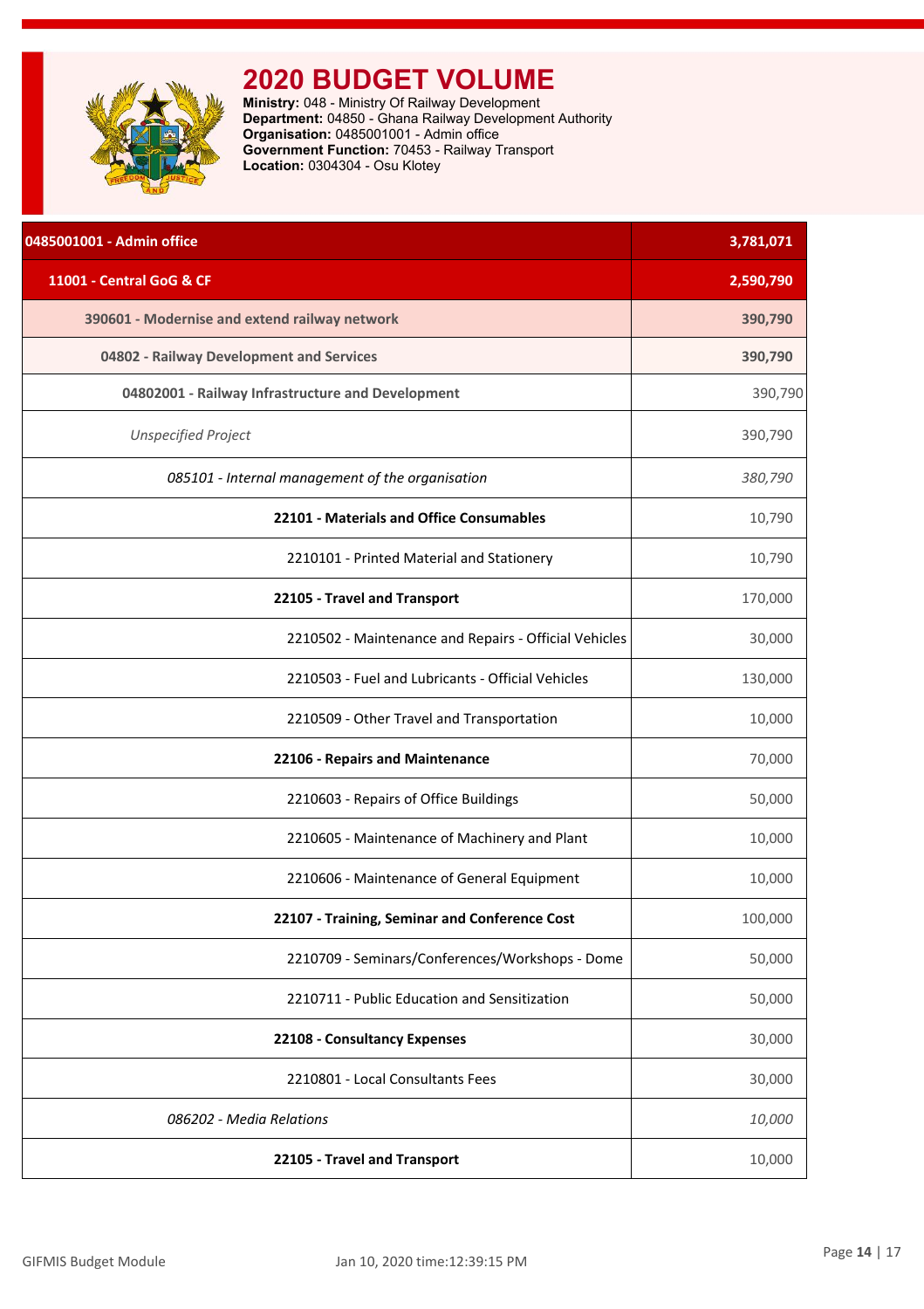

| 2210511 - Local travel cost                          | 10,000    |
|------------------------------------------------------|-----------|
| <b>Unspecified Policy</b>                            | 2,200,000 |
| 04802 - Railway Development and Services             | 2,200,000 |
| 04802001 - Railway Infrastructure and Development    | 2,200,000 |
| <b>Unspecified Project</b>                           | 2,200,000 |
| <b>Unspecified Operations</b>                        | 2,200,000 |
| 2111001 - Established Post                           | 1,129,569 |
| 21111 - Non Established Post                         | 684,835   |
| 2111104 - Recruitment                                | 684,835   |
| 21112 - Other Allowances                             | 385,596   |
| 2111213 - Watchman Allowance                         | 22,920    |
| 2111227 - Clothing Allowance                         | 18,745    |
| 2111233 - Entertainment Allowance                    | 45,100    |
| 2111234 - Fuel Allowance                             | 83,354    |
| 2111236 - Housing Subsidy/Allowance                  | 87,324    |
| 2111237 - Risk Allowance                             | 40,297    |
| 2111245 - Domestic Servants Allowance                | 33,216    |
| 2111247 - Utility Allowance                          | 54,640    |
| 12200 - Non Tax Revenue (NTR) Sources Retained - IGF | 1,190,282 |
| 390601 - Modernise and extend railway network        | 1,190,282 |
| 04802 - Railway Development and Services             | 1,190,282 |
| 04802001 - Railway Infrastructure and Development    | 1,190,282 |
| <b>Unspecified Project</b>                           | 1,190,282 |
| 085101 - Internal management of the organisation     | 1,190,282 |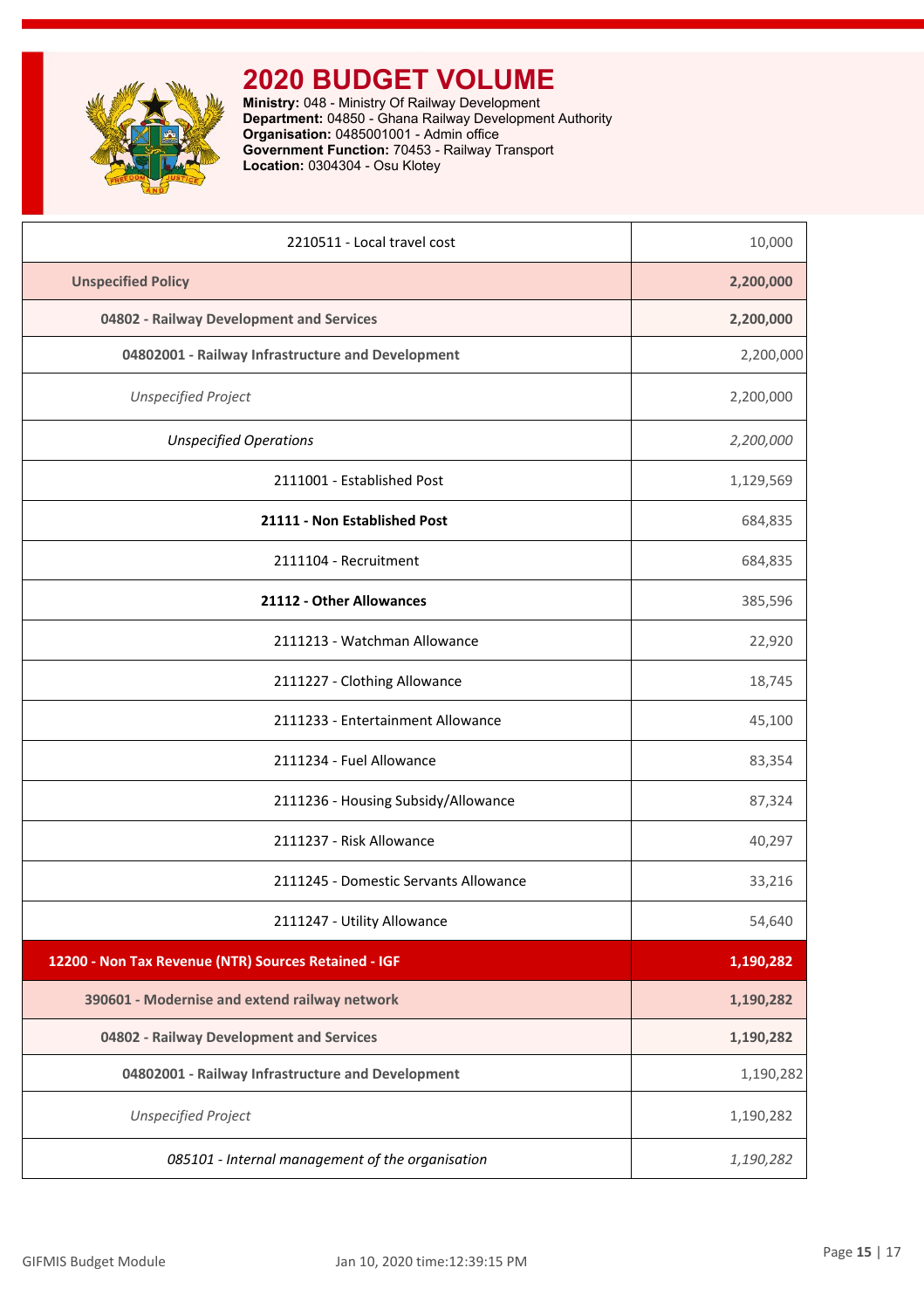

| 22101 - Materials and Office Consumables              | 142,000 |
|-------------------------------------------------------|---------|
| 2210101 - Printed Material and Stationery             | 90,000  |
| 2210103 - Refreshment Items                           | 15,000  |
| 2210104 - Medical Supplies                            | 37,000  |
| 22102 - Utilities                                     | 81,000  |
| 2210201 - Electricity charges                         | 35,000  |
| 2210202 - Water                                       | 7,000   |
| 2210203 - Telecommunications                          | 18,000  |
| 2210204 - Postal Charges                              | 1,000   |
| 2210205 - Sanitation Charges                          | 10,000  |
| 2210206 - Armed Guard and Security                    | 10,000  |
| 22103 - General Cleaning                              | 20,000  |
| 2210301 - Cleaning Materials                          | 20,000  |
| 22104 - Rentals/Lease                                 | 20,000  |
| 2210404 - Hotel Accommodations                        | 20,000  |
| 22105 - Travel and Transport                          | 472,281 |
| 2210502 - Maintenance and Repairs - Official Vehicles | 40,000  |
| 2210503 - Fuel and Lubricants - Official Vehicles     | 100,000 |
| 2210509 - Other Travel and Transportation             | 42,281  |
| 2210510 - Other Night allowances                      | 80,000  |
| 2210511 - Local travel cost                           | 30,000  |
| 2210513 - Local Hotel Accommodation                   | 20,000  |
| 2210514 - Foreign Travel- Per Diem                    | 100,000 |
| 2210515 - Foreign Travel Cost and Expenses            | 60,000  |